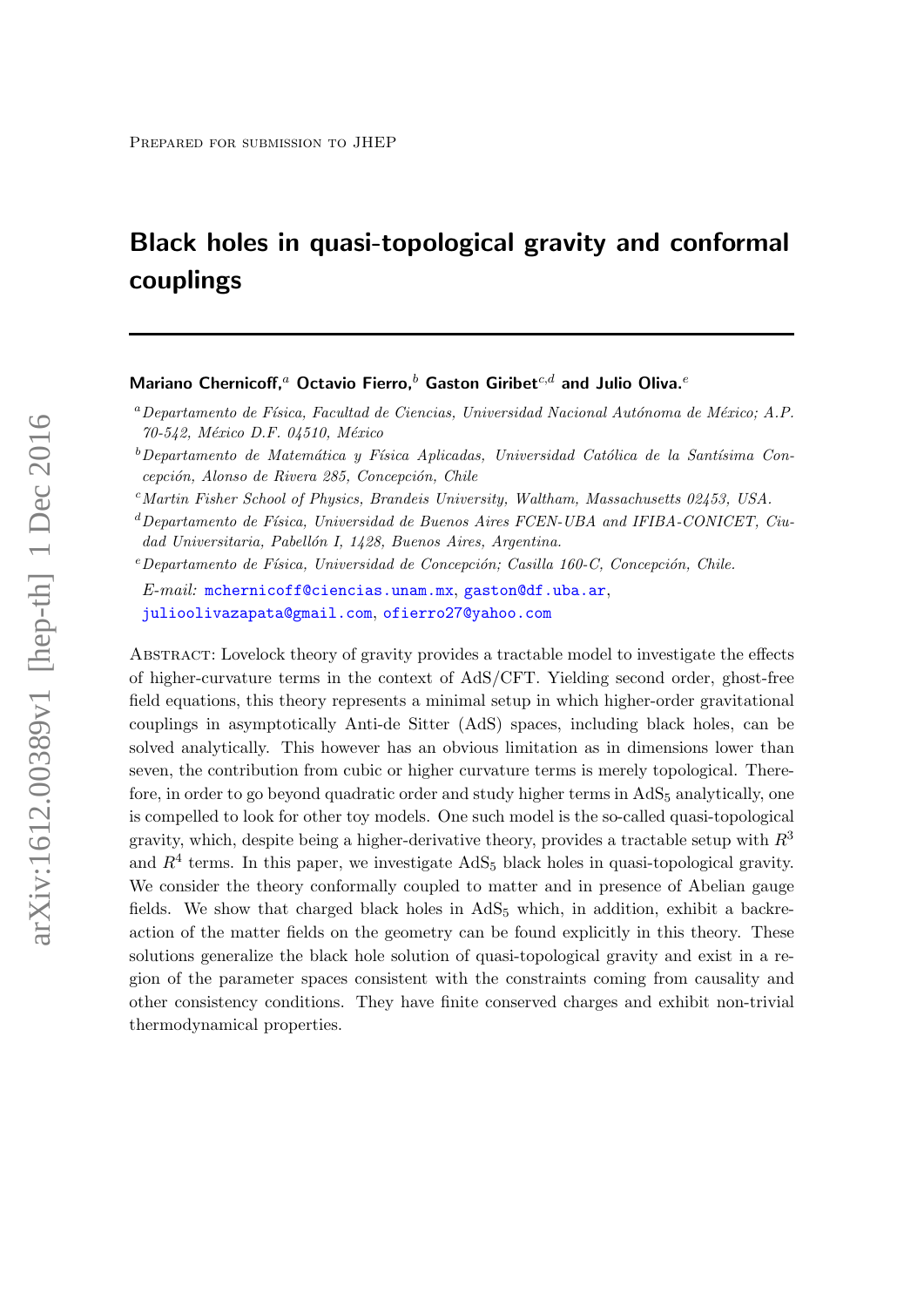# Contents

| $\mathbf{1}$            | Introduction                  |                                        | 1              |
|-------------------------|-------------------------------|----------------------------------------|----------------|
| $\bf{2}$                | Quasi-topological gravity     |                                        | $\bf{3}$       |
|                         | 2.1                           | The gravitational action               | 3              |
|                         | 2.2                           | Matter content and conformal couplings | $\overline{4}$ |
| 3                       | Quasi-topological black holes |                                        | $\mathbf{5}$   |
|                         | $3.1\,$                       | Hairy black holes                      | $\overline{5}$ |
|                         | $3.2\,$                       | The AdS <sub>5</sub> vacua             | 6              |
|                         | $3.3\,$                       | Conserved charges                      | $\overline{7}$ |
|                         | 3.4                           | Thermodynamics                         | $\overline{7}$ |
|                         | $3.5\,$                       | The physics behind the parameter space | 8              |
| $\overline{4}$          | Adding $R^4$ terms            |                                        | 10             |
| Concluding remarks<br>5 |                               | 12                                     |                |

# <span id="page-1-0"></span>1 Introduction

In the last decade there have been a lot of interesting work on the effects produced by higher-curvature corrections in the context of the AdS/CFT correspondence. The most celebrated example is the observation  $[1, 2]$  $[1, 2]$  $[1, 2]$  that  $R^2$  terms in 5 spacetime dimensions allow for a violation of the Kovtun-Son-Starinets (KSS) bound  $[3]$  in the dual CFT<sub>4</sub>. In this and related contexts, holography appears as a method to constrain the higher-curvature couplings in the bulk theory by considering consistency conditions of the boundary theory, and vice versa. For instance,  $R^2$  terms have been investigated in relation to the so-called conformal collider physics [\[4,](#page-13-2) [5\]](#page-13-3), where the relation between constraints imposed by causality in the bulk of  $AdS_5$  and the condition of positivity of the energy in the dual CFT<sub>4</sub> were studied. This translates into bounds for the ratio of central charges  $a/c$  in the CFT<sub>4</sub>, which can be computed using holographic renormalization in the bulk theory [\[6\]](#page-13-4). Higher-curvature terms in the context of  $AdS_D/\text{CFT}_{D-1}$  have also been studied in higher-dimensions,  $D > 5$  $[7-11]$  $[7-11]$ . It turns out that, in all these examples, the favourite playground to perform the analytic computations is Lovelock theory. Being its field equations of second order, Lovelock theory permits to study several setups, including black holes analytically. This is why the  $R^2$  terms studied in [\[1,](#page-12-1) [2,](#page-13-0) [7\]](#page-13-5), as well as the cubic  $[8-10]$  $[8-10]$  and quartic [\[11\]](#page-13-6) generalizations studied subsequently, are all particular examples of Lovelock theory.

This game, however, has an obvious limitation: It turns out that second-order terms with  $R^n$  couplings only exist in dimension  $D \geq 2n + 1$ , while in  $D < 2n + 1$  dimensions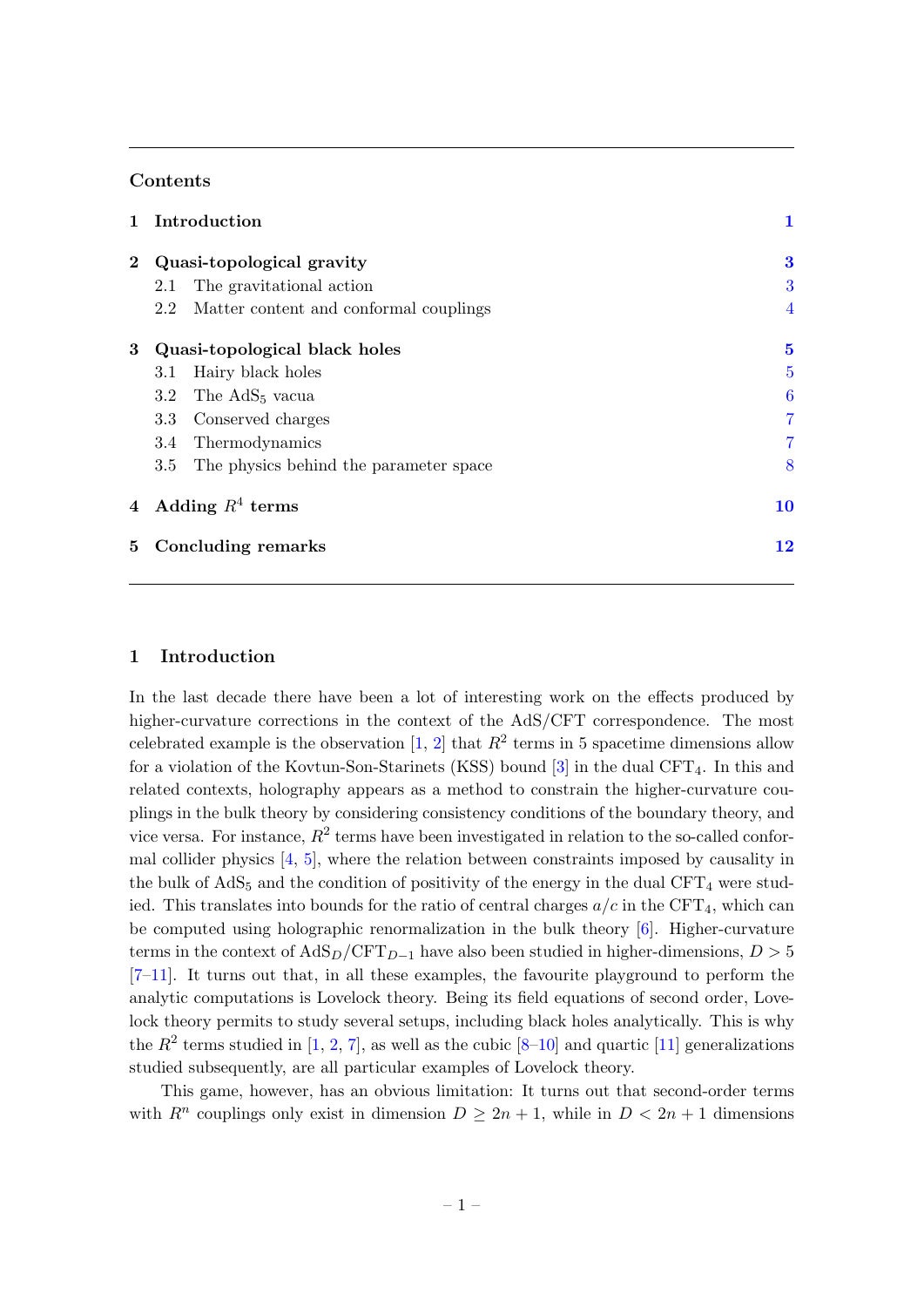the inclusion of non-trivial higher-curvature terms necessarily demands higher-derivative couplings or non-minimal couplings with additional matter fields. Therefore, if one is interested, for instance, in investigating  $R^3$  terms in  $D=5$  dimensions, one is compelled to look for another tractable model different from Lovelock theory. More concretely, consider the higher-curvature theories in  $D$  spacetime dimensions defined by augmenting the Einstein-Hilbert action with terms of the form

<span id="page-2-0"></span>
$$
\Delta I^{(n)} = a_n \int d^D x \sqrt{-g} \ t_{a_1 b_1 a_2 b_2 \ \dots \ a_n b_n}^{c_1 d_1 c_2 d_2 \ \dots \ c_n d_n} R_{c_1 d_1}^{a_1 b_1} \dots R_{c_n d_n}^{a_n b_n} + I_B, \tag{1.1}
$$

where  $a_n$  is a coupling constant,  $t_{a_1...b_n}^{c_1...d_n}$  $a_1...a_n$  is a tensor that does not depend on the fields, and  $I_B$  is a boundary term. We could also consider terms of the same dimension containing derivatives of the Riemann tensor  $\nabla^n R$ , but we will ignore such couplings here. Properties of the theory are encoded in the tensor  $t_{a_1 \ldots b_n}^{c_1 \ldots d_n}$  $a_1...a_n$ , which has the appropriate symmetries and it is defined up to changes in  $I_B$ . In the particular case

$$
t_{a_1b_1 \ldots a_nb_n}^{c_1d_1 \ldots c_nd_n} = \frac{(2n)!}{2^n} \delta_{[a_1}^{c_1} \delta_{b_1}^{d_1} \ldots \delta_{c_n}^{a_n} \delta_{b_n]}^{d_n}
$$
 (1.2)

the terms in  $(1.1)$  correspond to the Lagrangian of Lovelock theory, which in  $D = 2n$  are total derivatives and in  $D < 2n$  identically vanish. Then, the question arises as whether it is possible to find in D dimensions a non-trivial tractable model other than  $(1.1)$  that shares with the latter its nice properties and includes, in addition,  $R<sup>n</sup>$  terms with  $n > D/2$ . Of course, the answer depends on what does one mean by "tractable model" and "nice properties". Suppose, for example, that one is interested in black holes in asymptotically AdS space; then, a more concrete question is whether a tractable model with  $R<sup>n</sup>$  terms exists in dimension  $D < 2n$  for which one can study black holes analytically. Remarkably, such theories do exist. For  $R^3$  terms in  $D=5$  dimensions a theory dubbed quasi-topological gravity has been presented in  $[12-14]$  $[12-14]$ , which is a particular case of a larger family of theories studied in [\[15\]](#page-13-11). Among other interesting properties, such as exhibiting a GR like massless spin-2 propagating graviton, quasi-topological gravity admits black hole solutions with interesting thermodynamical features and whose metrics can be written explicitly. In this paper, we will study and generalize these black hole solutions by investigating to what extent the nice properties of Lovelock black holes are also exhibited by the solutions of quasi-topological gravity. For instance, it is known that, in an arbitrary number of dimensions, Lovelock gravity conformally coupled to scalar matter admits simple black hole solutions that present a backreaction of the matter on the geometry [\[16\]](#page-13-12). These solutions represent black holes with a secondary hair described by a scalar field configuration that is regular everywhere outside and on the horizon, and decays at large distance in a way compatible with the AdS asymptotic. The metric of these black holes can be written explicitly for Lovelock theory including  $R^2$ ,  $R^3$ , and  $R^4$  terms. Here, we will show that the same happens in quasi-topological gravity. We will find explicit solution of charged AdS black holes in quasi-topological gravity conformally coupled to a scalar field, and in presence of an Abelian gauge field, which exhibit a backreacting scalar field configuration that is regular everywhere outside and on the horizon. We will compute the conserved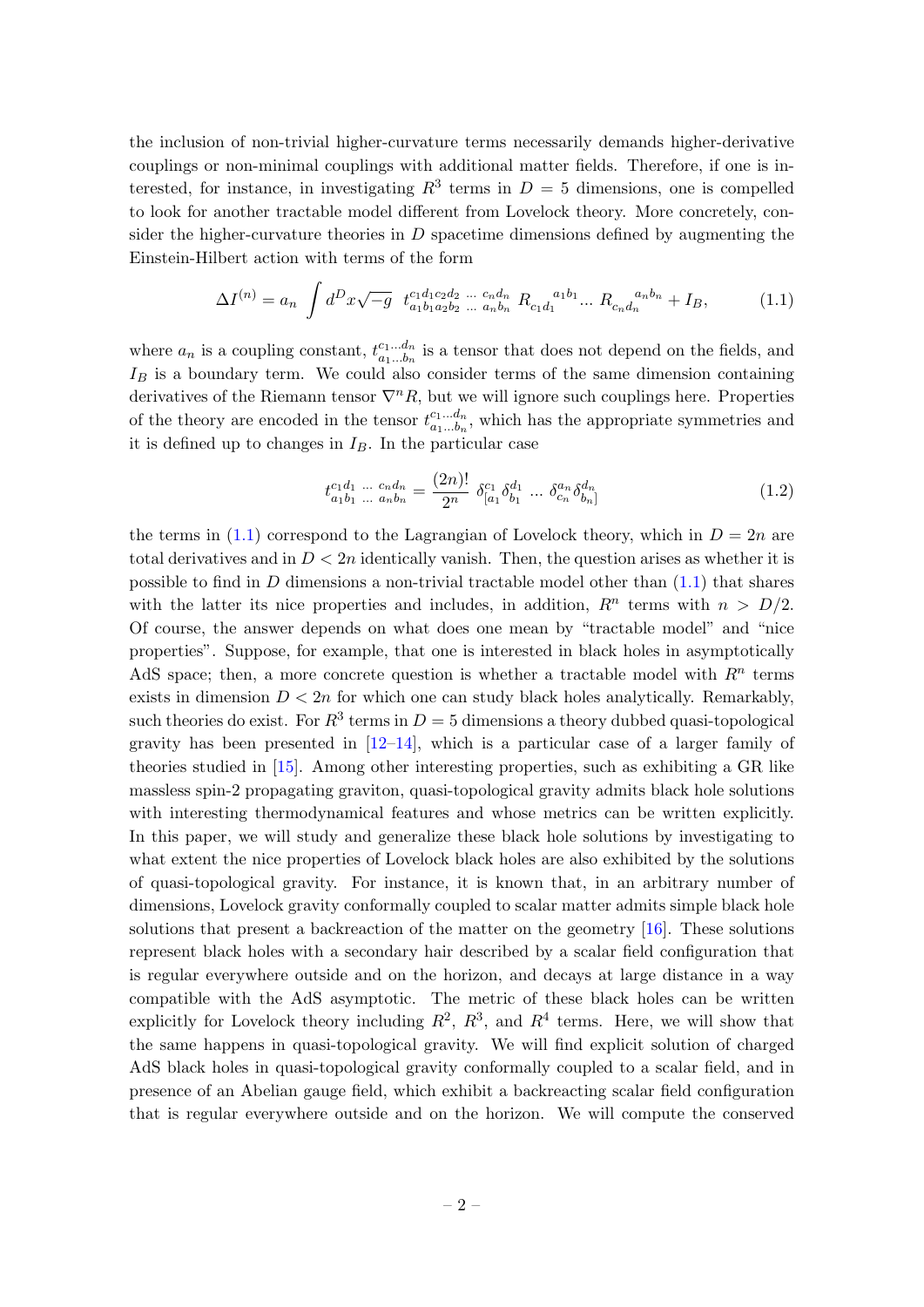charges and study the thermodynamical properties of these black holes, and show they describe interesting physics.

We organise the paper as follows: In section II, we review quasi-topological gravity. We present it in a way that is convenient for our computation. We also introduce the matter content of the theory, which consists on an Abelian gauge field and a real scalar field conformally coupled. In section III, we derive the black hole solutions, which present both electric charge and backreaction due to the presence of the scalar field. We compute their conserved charges as well as their associate thermodynamical quantities. In section IV, we generalize the solution by adding  $R^4$  terms in the gravitational action. The inclusion of  $R^4$ terms also yields an analytically solvable model. We conclude with some final remarks.

# <span id="page-3-0"></span>2 Quasi-topological gravity

#### <span id="page-3-1"></span>2.1 The gravitational action

We will consider a theory defined by an action of the form

<span id="page-3-4"></span>
$$
I[g_{\mu\nu}, A_{\mu}, \phi] = I_{\text{gravity}}[g_{\mu\nu}] + I_{\text{matter}}[g_{\mu\nu}, A_{\mu}, \phi], \qquad (2.1)
$$

where the first term on the right hand side represents the action containing uniquely the metric as a field. This purely gravitational part of the action is given by the quadratic Einstein-Gauss-Bonnet action plus a very precise combination of cubic scalar invariants; namely

<span id="page-3-5"></span>
$$
I_{\text{gravity}}\left[g_{\mu\nu}\right] = \int d^5x \sqrt{-g} \left(\frac{R - 2\Lambda}{16\pi G} + a_2 \mathcal{L}_2 + a_3 \mathcal{L}_3\right) ,\qquad (2.2)
$$

with the quadratic combination given by

<span id="page-3-3"></span><span id="page-3-2"></span>
$$
\mathcal{L}_2 = R^2 - 4R_{ab}R^{ab} + R_{ab}{}^{cd}R_{cd}{}^{ab} \,, \tag{2.3}
$$

and the cubic combination given by

$$
\mathcal{L}_{3} = -\frac{7}{6} R^{ab}_{\ \ cd} R^{ce}_{\ \ b} R^{df}_{\ ae} - R_{ab}{}^{cd} R_{cd}{}^{be} R^{a}_{\ e} - \frac{1}{2} R_{ab}{}^{cd} R^{a}_{\ c} R^{b}_{\ d} + \frac{1}{3} R^{a}_{\ b} R^{b}_{\ c} R^{c}_{\ a} - \frac{1}{2} R R^{a}_{\ b} R^{b}_{\ a} + \frac{1}{12} R^{3} \quad (2.4)
$$

where  $a_2$ ,  $a_3$  are coupling constants. Hereafter we set  $16\pi G = 1$ . This is the most general theory whose traced field equations lead to a second order constraint on the metric and, furthermore, with field equations that are of second order for spherically (planar or hyper-bolic) symmetric spacetimes. As introduced in [\[12\]](#page-13-9),  $\mathcal{L}_3$  is obtained by setting  $D = 5$  and  $k = 3$  in the following expression

$$
\mathcal{L}_{k} = \frac{1}{2^{k}} \left( \frac{1}{D - 2k + 1} \right) \delta_{c_{1}d_{1}\cdots c_{k}d_{k}}^{a_{1}b_{1}\cdots a_{k}b_{k}} \left( C_{a_{1}b_{1}}^{c_{1}d_{1}} \cdots C_{a_{k}b_{k}}^{c_{k}d_{k}} - R_{a_{1}b_{1}}^{c_{1}d_{1}} \cdots R_{a_{k}b_{k}}^{c_{k}d_{k}} \right) - c_{k} C_{a_{1}b_{1}}^{a_{k}b_{k}} C_{a_{2}b_{2}}^{a_{1}b_{1}} \cdots C_{a_{k}b_{k}}^{a_{k-1}b_{k-1}} \quad (2.5)
$$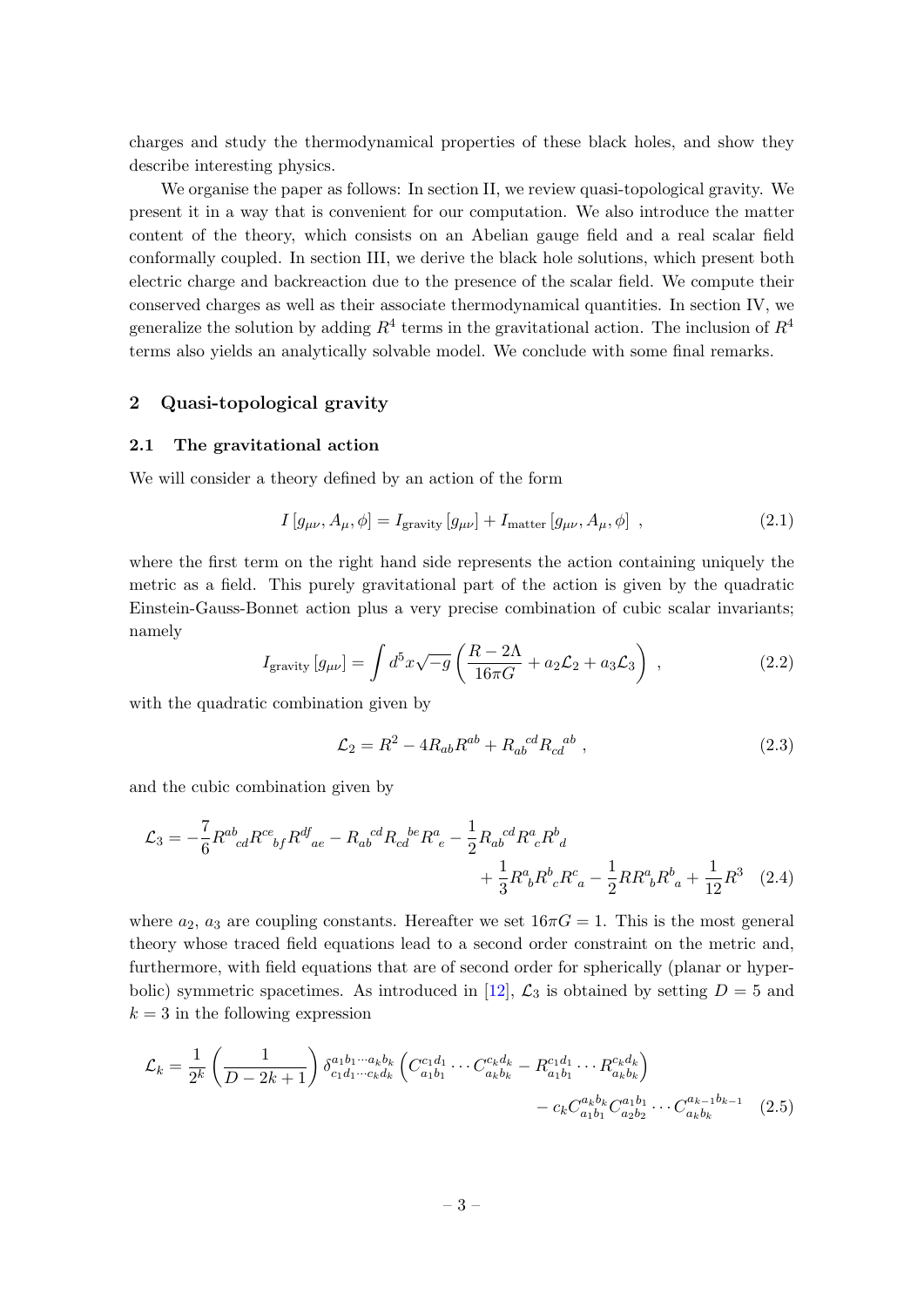where  $C_a{}^b_{cd}$  is the Weyl tensor and

$$
c_k = \frac{(D-4)!}{(D-2k+1)!} \frac{\left[k(k-2)D(D-3) + k(k+1)(D-3) + (D-2k)(D-2k-1)\right]}{\left[(D-3)^{k-1}(D-2)^{k-1} + 2^{k-1} - 2(3-D)^{k-1}\right]}.
$$
\n(2.6)

Writing the Weyl tensor in terms of the Riemann tensor, expression [\(2.5\)](#page-3-2) can be shown to be well-defined for  $D = 2k - 1$ . It can also be easily shown that

<span id="page-4-1"></span>
$$
\mathcal{L}_3 = \frac{7}{24}\mathcal{Z}' + \frac{7}{48}E_6\tag{2.7}
$$

where  $\mathcal{Z}'$  is the quasi-topological combination introduced in [\[13\]](#page-13-13) in 5 dimensions, and  $E_6$ is the 6-dimensional Euler density

$$
E_6 = R^3 + 3RR^{mnab}R_{abmn} - 12RR^{mn}R_{mn} + 24R^{mnab}R_{am}R_{bn} + 16R^{mn}R_{na}R_m^a +
$$
  
+24R^{mnab}R\_{abnr}R\_m^r + 8R\_{ar}^mR\_{ns}^{ab}R\_{rs}^{rs} + 2R\_{abrs}R\_{mn}^{mnab}R\_{rs}^{rs} (2.8)

which identically vanishes in  $D = 5$ . –Our notation relates to that in [\[13\]](#page-13-13) as follows:  $\Lambda = -6/L^2$ ,  $a_2 = \lambda L^2/2$ ,  $a_3 = 3\mu L^4$ ,  $f_{\infty} = |\lambda|L^2/6$ . Writting  $\mathcal{L}_3$  as in equation [\(2.4\)](#page-3-3) is advantageous for several reasons: On the one hand, at linearized level around a conformally flat background –in particular maximally symmetric  $(A)dS$  spacetime–, the equations are manifestly of second order since potentially dangerous terms in the field equations are quadratic in the Weyl tensor and therefore do not contribute to linear order around AdS. On the other hand, the equations evaluated on a spherically symmetric ansatz render of second order since all the complete contractions of Weyl tensors are proportional to a single combination and the relative factor between  $\delta^{(3)}C^3$  and  $tr(C^3)$  is such that on spherically symmetric spacetimes that combination vanishes. Furthermore, equation  $(2.7)$  gives a clear way to generalize this structure to Lagrangian of order  $k$  in the curvature in dimensions  $D = 2k - 1.$ 

There are other theories with  $R^3$  terms that can be written in 5 dimensions and in which black holes can be studied; see for instance the recent works  $[17-20]$  $[17-20]$ .

# <span id="page-4-0"></span>2.2 Matter content and conformal couplings

The matter content of the theory consists of an Abelian gauge field, which action is given by

$$
I_{U(1)} = -\frac{1}{4} \int d^5 x \sqrt{-g} \ F_{ab} F^{ab} \ . \tag{2.9}
$$

and a conformally coupled real scalar field. The latter couples non-minimally to linear and quadratic terms of the curvature. We consider the most general theory for a conformal scalar which leads to second order field equations in 5 dimensions. The action for such a theory takes the following form,

$$
I_{\chi} = \int d^5 x \sqrt{-g} \left[ b_0 \chi^{-5/s} + b_1 \chi^{-(3+2s)/s} \hat{R} + b_2 \chi^{-(1+4s)/s} \left( \hat{R}^2 - 4 \hat{R}_{ab} \hat{R}^{ab} + \hat{R}_{abcd} \hat{R}^{abcd} \right) \right],
$$
\n(2.10)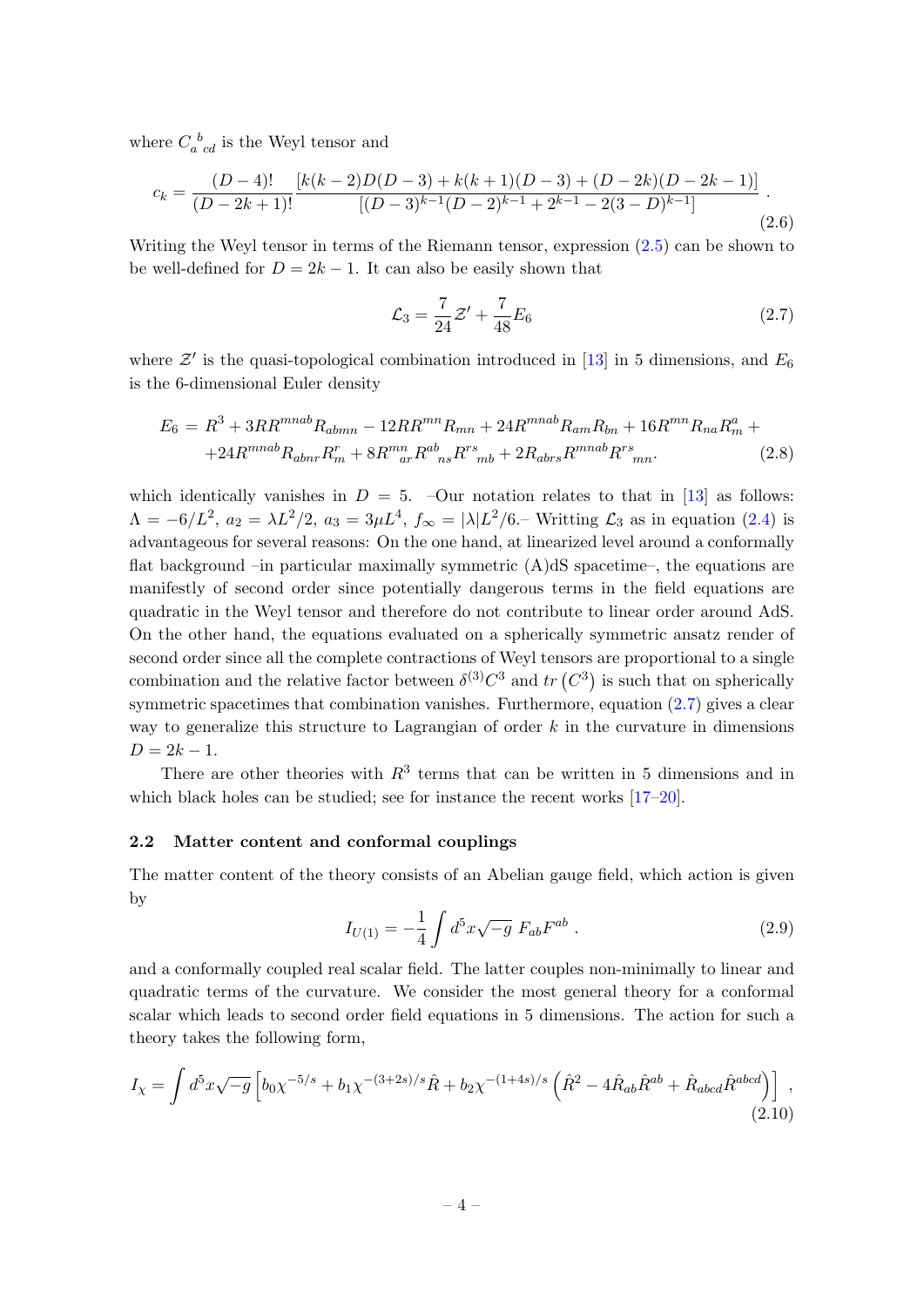where  $b_0$ ,  $b_1$ ,  $b_2$  are coupling constants, and where

<span id="page-5-3"></span>
$$
\hat{R}_{ab}^{cd} \equiv \chi^2 R_{ab}^{cd} + \frac{4}{s} \chi \delta_{[a}^{[c} \nabla_{b]} \nabla^{d]} \chi + \frac{4(1-s)}{s^2} \delta_{[a}^{[c} \nabla_{b]} \chi \nabla^{d]} \chi - \frac{2}{s^2} \delta_{[a}^{[c} \delta_{b]}^{d]} \nabla_{e} \chi \nabla^{e} \chi,\tag{2.11}
$$

transforms covariantly under local Weyl rescalings

<span id="page-5-2"></span>
$$
g_{ab} \to e^{2\sigma(x)} g_{ab}, \qquad \chi \to e^{s\sigma(x)} \chi. \tag{2.12}
$$

More precisely, under the rescaling  $(2.12)$  tensor  $(2.11)$  transforms as

$$
\hat{R}_{ab}^{cd} \rightarrow e^{2(s-1)\sigma(x)} \hat{R}_{ab}^{cd} \,. \tag{2.13}
$$

With these ingredients one can directly prove that the matter action is invariant under  $(2.12).$  $(2.12).$ 

# <span id="page-5-0"></span>3 Quasi-topological black holes

# <span id="page-5-1"></span>3.1 Hairy black holes

Let us fix for future convenience the conformal weight of the scalar to be  $s = -1/5$ . Theory [\(2.1\)](#page-3-4) admits a hairy, charged black hole solution where the scalar field is given by

<span id="page-5-6"></span>
$$
\chi = \frac{n}{r^{1/5}} \,,\tag{3.1}
$$

the vector potential reads

<span id="page-5-7"></span>
$$
A_{\mu} = \frac{\sqrt{3}e}{r^2} \delta_{\mu}^t \tag{3.2}
$$

and the metric takes the form

<span id="page-5-4"></span>
$$
ds^{2} = -N(r)^{2} f(r) dt^{2} + \frac{dr^{2}}{f(r)} + r^{2} g_{AB} dx^{A} dx^{B} .
$$
 (3.3)

Here  $g_{AB}$   $(A, B = 1, 2, 3)$  is the metric of an Euclidean three-dimensional manifold of constant curvature k, which can be normalized to  $k = 0, \pm 1$ . When the coupling constants of the matter theory satisfy the relation [\[16\]](#page-13-12)

$$
b_2 = \frac{9b_1^2}{10b_0} \t{3.4}
$$

there exists a solution with constant lapse function  $N(r)$ . Here, we consider  $N = 1$ , and the function  $f(r) = k + g(r)$  in the metric gets fixed by the following Wheeler polynomial

<span id="page-5-5"></span>
$$
2a_3r^2g^3 + 12a_2r^4g^2 - 6r^6g - \Lambda r^8 - 6(2a_2|k| + \mu)r^4 - 6qr^3 + 6r^2e^2 = 0,
$$
 (3.5)

where  $\mu$  and  $e$  are two integration constants, while  $q$  is related to the scalar field strength by

$$
q = \frac{n^{15}}{3}(b_0 n^{10} + 6b_1 k) \tag{3.6}
$$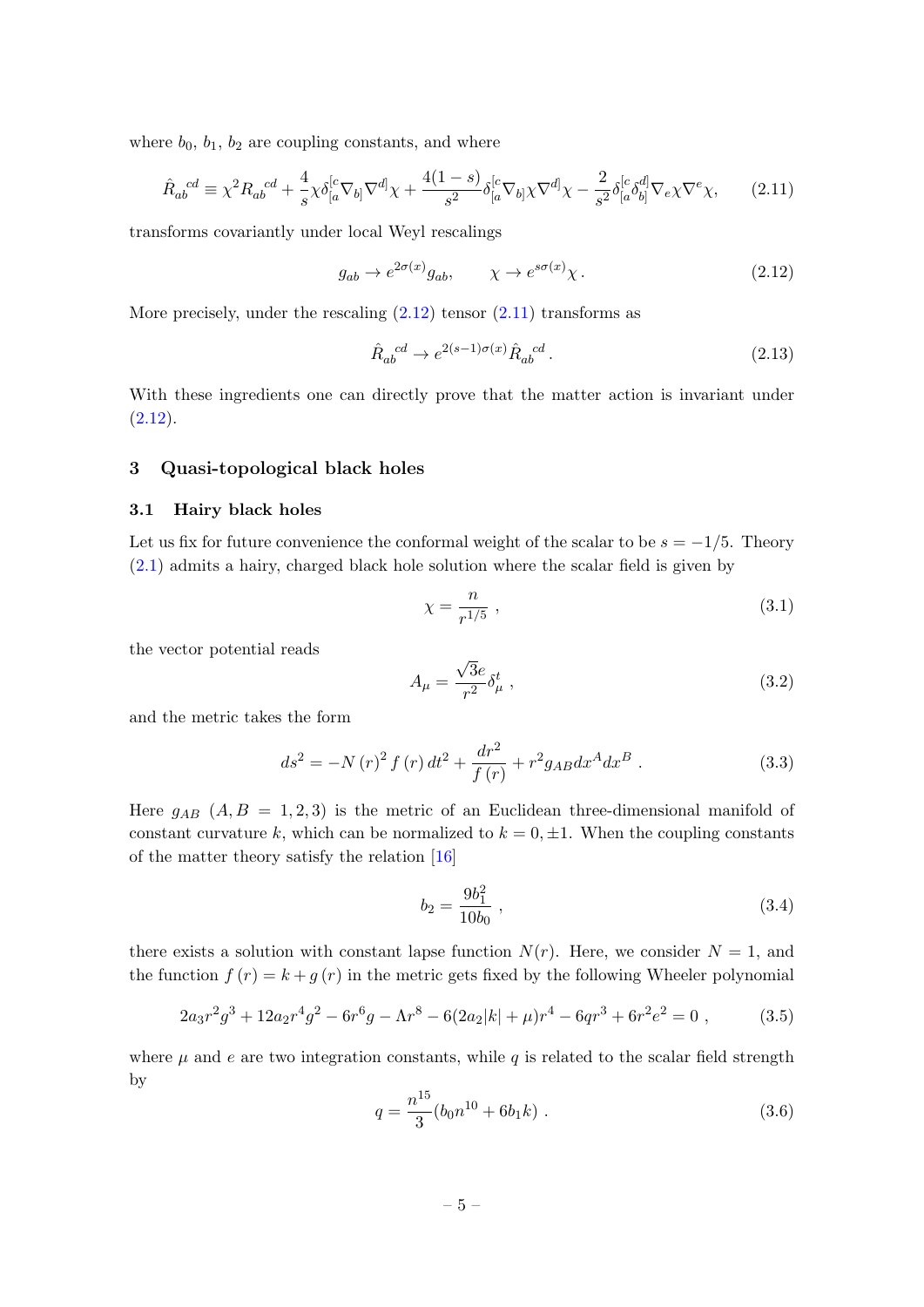Constants  $\mu$  and e are associated to the mass and the electric charge respectively (see  $(3.14)$  and  $(3.15)$  below). Similarly, q can be regarded as a charge associated to the scalar field. However, unlike  $\mu$  and e, which are arbitrary, q has an absolute value fixed by the couplings of the theory

$$
n = \varepsilon \left( -\frac{18}{5} \frac{b_1}{b_0} k \right)^{1/10} . \tag{3.7}
$$

This means that this is actually a secondary hair, or more precisely a discrete charge that can take three values  $q = 0, \pm |q|$ ; namely

$$
q = \frac{4kb_1}{5}\varepsilon \left(-\frac{18b_1k}{5b_0}\right)^{3/2},
$$
\n(3.8)

with  $\varepsilon = 0, \pm 1$ .

#### <span id="page-6-0"></span>3.2 The  $AdS_5$  vacua

The maximally symmetric solutions of the theory are locally defined by metrics of the form  $(3.3)$  with  $f(r) = -\frac{\lambda}{6}$  $\frac{\lambda}{6}r^2 + k$ , and vanishing matter fields. The curvature of the solution is given by the dressed cosmological constant  $\lambda$ , which is given by the roots of the cubic polynomial

$$
a_3 \lambda^3 - 36 a_2 \lambda^2 - 108 (\lambda - \Lambda) = 0
$$
 (3.9)

with

<span id="page-6-1"></span>
$$
\mu = -2|k|a_2. \tag{3.10}
$$

Equation [\(3.10\)](#page-6-1) expresses a mass-gap that typically appears when quadratic terms are included in dimension 5 –similarly as it happens in GR in 3 dimensions–.

There are three possible solutions for  $\lambda$ , but only one of those defines the GR branch, meaning the branch for which  $\lambda \to \Lambda$  as  $a_3$  and  $a_2$  go to zero. In fact, the first restrictions on the parameter space comes from demanding that the root  $\lambda$  associated to the GR branch to be negative, in order to have a perturbative AdS vacuum. A second constraint follows from demanding the absence of ghosts around the  $AdS_5$  vacuum: Defining the length scale  $L = \sqrt{-6/\Lambda}$ , perturbations around AdS<sub>5</sub> yield the condition

<span id="page-6-2"></span>
$$
1 - \frac{2}{3}a_2|\lambda| - \frac{1}{36}a_3|\lambda|^2 > 0\tag{3.11}
$$

to be ghost-free.

Further consistency constraints come from holography, as the central charges ratio  $a/c$ has to obey certain bounds [\[4\]](#page-13-2); see also references thereof. The holographic Weyl anomaly [\[6\]](#page-13-4) computed for this model yields the central charges

$$
a = \frac{2\pi^2}{|\lambda/6|^{3/2}} (1 - 4a_2 L^{-2} - a_3 L^{-4}), \quad c = \frac{2\pi^2}{|\lambda/6|^{3/2}} (1 - 12a_2 L^{-2} + 3a_3 L^{-4}) \quad (3.12)
$$

which enter in the expression of expectation value of the  $CFT<sub>4</sub>$  stress tensor

$$
\langle T_{\mu}{}^{\mu} \rangle = \frac{c}{16\pi^2} W_4 - \frac{a}{16\pi^2} E_4 \tag{3.13}
$$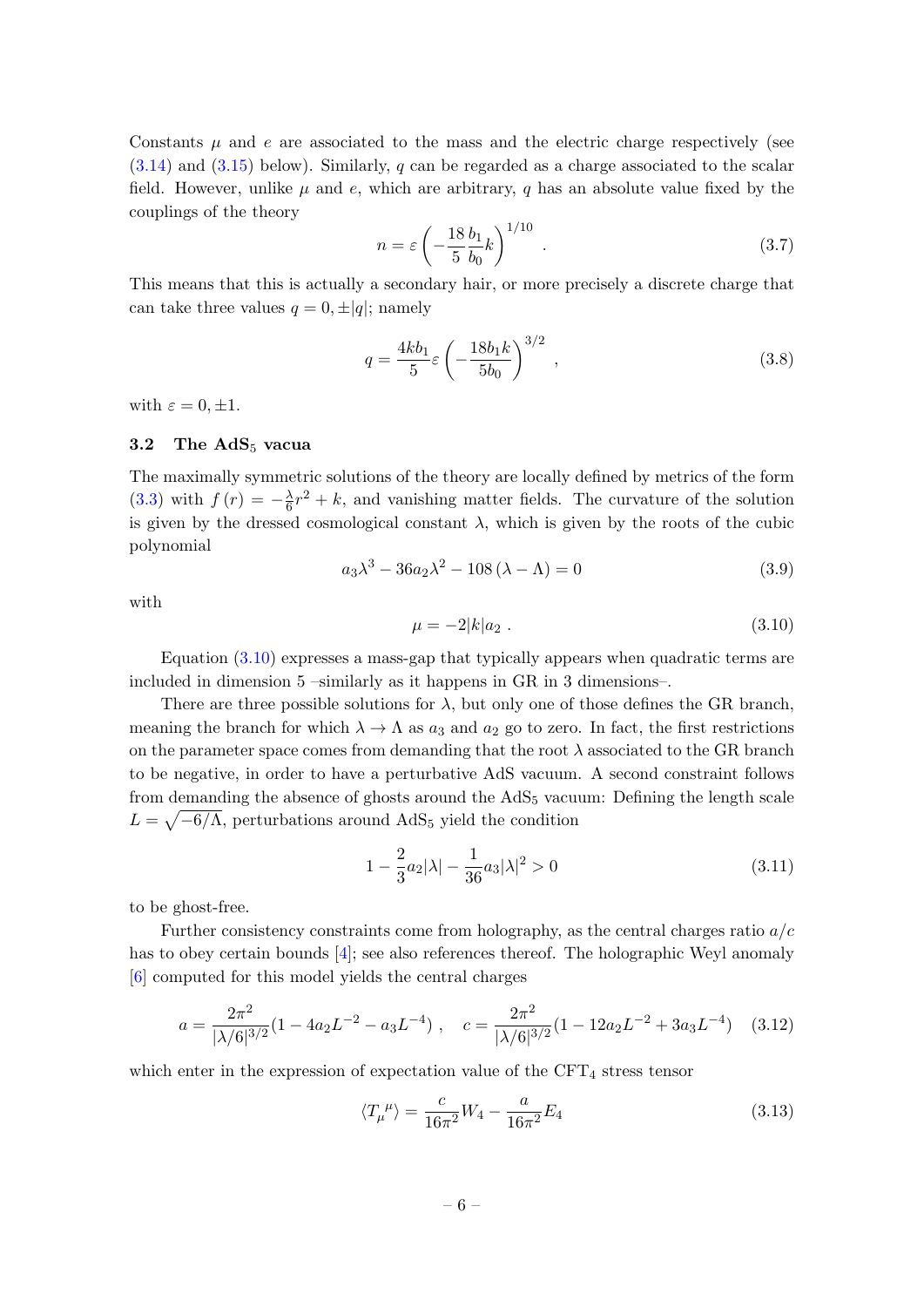where  $E_4 = R_{ijkl}R^{ijkl} - 4R_{ij}R^{ij} + R^2$  is the 6-dimensional Euler density, and  $W_4 =$  $R_{ijkl}R^{ijkl} - 2R_{ij}R^{ij} + (1/3)R^2$  is the Weyl invariant combination.

Remarkably, the existence of black hole solutions [\(3.3\)](#page-5-4)-[\(3.5\)](#page-5-5) are compatible with all the constraints of the coupling constants  $a_2, a_3, \Lambda$ .

#### <span id="page-7-0"></span>3.3 Conserved charges

As a preliminary ingredient for the analysis of the thermodynamics, we are interested in computing the conserved charges associated to the black hole solution. The mass and electric charged can be obtained by means of the Regge-Teitelboim approach [\[22\]](#page-14-0), i.e. by finding the variation of the boundary term of the action that renders a well defined variational principle [\[23\]](#page-14-1), and reading the mass and the electric charge from the terms multiplying the lapse function  $N(r)$  and the electric potential at infinity. This yields the following value for the mass

<span id="page-7-2"></span>
$$
M = \frac{\text{Vol}}{2r_+^2} \left( -\Lambda r_+^6 + 6r_+^4 k - 6qr_+ + 6e^2 - 2a_3 k \right),\tag{3.14}
$$

where  $r_{+}$  is the horizon radius and Vol is the volume of the unit radius constant curvature base manifold with metric  $g_{ab}$ . In other words, we have  $M = 3\mu$ Vol. Mass [\(3.14\)](#page-7-2) is actually defined up to a constant  $M_0$ , which corresponds to the gravitational energy of the reference background. Since the theory has a mass-gap and also exhibits an extremal solution, there is more than one natural candidate to fix the value of  $M_0$ .

In a similar manner we can compute the electric charge, which is seen to be

<span id="page-7-3"></span>
$$
Q = -\sqrt{3}e \text{Vol.}
$$
\n(3.15)

## <span id="page-7-1"></span>3.4 Thermodynamics

The Euclidean approach is also useful to obtain the entropy S from the boundary term at the horizon, which coincides with the expression for the entropy obtained from the Wald formula. This reads

<span id="page-7-5"></span>
$$
\frac{S}{\text{Vol}} = 4\pi r_+^3 + 48\pi k a_2 r_+ - 10\pi k q + \frac{12\pi |k| a_3}{r_+} \,. \tag{3.16}
$$

The leading contribution to S for sufficiently large  $r_{+}$  is given by the Bekenstein-Hawking area term –recall that in our notation  $1/(4G) = 4\pi$ –. There are, in addition, subdominant contributions due to the presence of higher-curvature couplings. In particular, there is a constant term, which comes from the non-minimal couplings with the scalar field. The latter contribution is somehow analogous to the entropy contributions of topological  $R^n$  terms in  $D = 2n$  dimensions.

As usual, the Hawking temperature can be obtained as the inverse of the period of the Euclidean time required for the absence of conical singularities in the Euclidean continuation of the geometry. This yields

<span id="page-7-4"></span>
$$
T = \frac{-2\Lambda r_+^6 + 6kr_+^4 + 3qr_+ + (2a_3k - 6e^2)}{12\pi r_+ (r_+^4 + 4a_2kr_+^2 - a_3|k|)}.\tag{3.17}
$$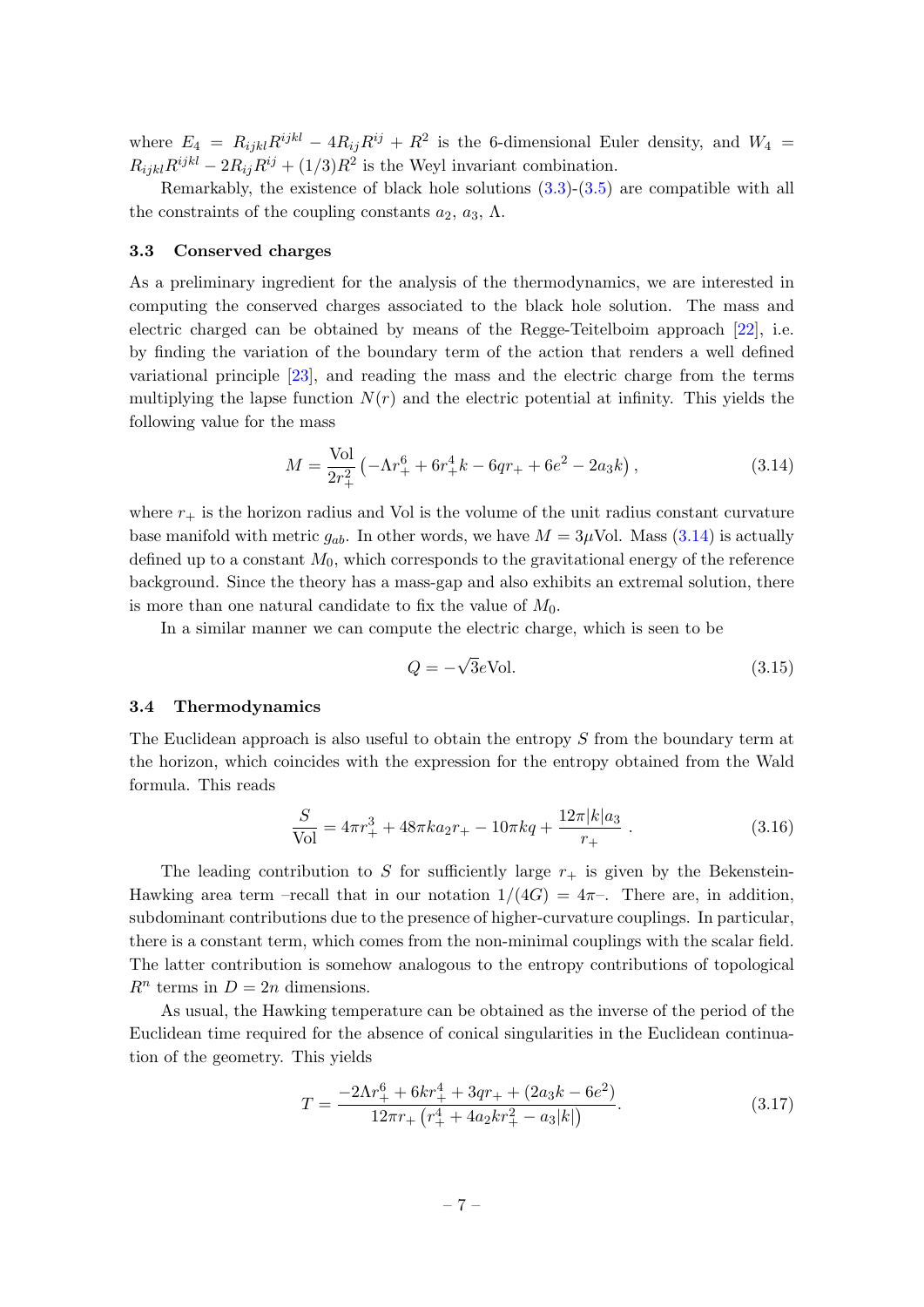As expected, when  $a_2$  and  $a_3$  are zero, this expression coincides with the temperature of GR black holes. The presence of  $R^2$  and  $R^3$  terms change the behaviour in the UV. The scalar hair also changes the qualitative behaviour of the solution at short distances, inducing a change in the specific heat for black holes with radius significantly smaller than the scale ~  $|q|^{1/3}$ . This implies that the theory leads to remnants. In fact, among the peculiar features of [\(3.17\)](#page-7-4) is that it allows for black holes with arbitrarily low temperature in  $AdS_5$ ; there exists an extremal solution with a degenerate horizon for which T vanishes. The near-horizon region of this extremal black hole is  $AdS_2 \times S^3$ .

Considering independent variations of the continuous parameters  $r_{+}$  and  $e$ , one can check that the first law of black hole thermodynamics is indeed fulfilled; namely

<span id="page-8-1"></span>
$$
dM = TdS + \Phi dQ \t{, \t(3.18)}
$$

where the horizon electric potential is given by  $\Phi = -2$  $\sqrt{3}e/r_+^2$ .

# <span id="page-8-0"></span>3.5 The physics behind the parameter space

Given the amount of coupling constants and parameters, the thermodynamical variables computed above may exhibit quite different qualitative behaviors. To study the different possibilities, let us begin by considering the case of spherical horizons  $k = 1$ . Some comments are in order:

- Formula [\(3.14\)](#page-7-2) shows that when  $a_3 = 0$  the mass M, taken as a function of  $r_{+}$ , is not bounded from below if  $e = 0$  and  $q > 0$ . Furthermore, even in the case  $e \neq 0$ , the solution with positive q exhibits other pathologies such as negative entropy configurations [\[21\]](#page-14-2). This is consistent with the fact that, for positive q, the energy density associated to the scalar field becomes negative. This means that it is sensible to restrict the analysis to values  $q \leq 0$ . In the case  $a_3 > 0$  something similar occurs due to the presence of the last term in  $(3.14)$ . This suggests that one should impose the condition  $a_3 < 3e^2$ . Nevertheless, this feature is cured when higher-curvature corrections are taken into account. For instance, we will see that  $R<sup>4</sup>$  terms with positive coupling constant suffice to render the formula for M positive for all values of  $a_3$ .
- In addition, the pathologies that could potentially develop at short distances are not necessarily a problem provided something drastic happens at certain critical radius. In that case, the thermal evaporation can probably stops before the smaller scales are reached. For example, if the temperature T vanishes at a given radius  $r_{\text{ext}}$ , after having undergone an evaporation stage with positive specific heat, the black hole yields a remnant of finite radius. Extremal solutions with  $T = 0$  exist in this theory even for  $e = 0$ . This is a typical feature of higher-curvature black holes; however, here this is also possible due to the presence of the backreacting scalar field. If  $q < 0$ , temperature vanishes for black holes with radius  $-2\Lambda r_{\text{ext}}^6 + 6r_{\text{ext}}^4 + 3qr_{\text{ext}} + (2a_3 - 6e^2)$ 0, which takes the minimal value for  $e = 0$ . In this case, the solution exhibits a degerate horizon close to which the geometry becomes  $AdS_2 \times S^3$ .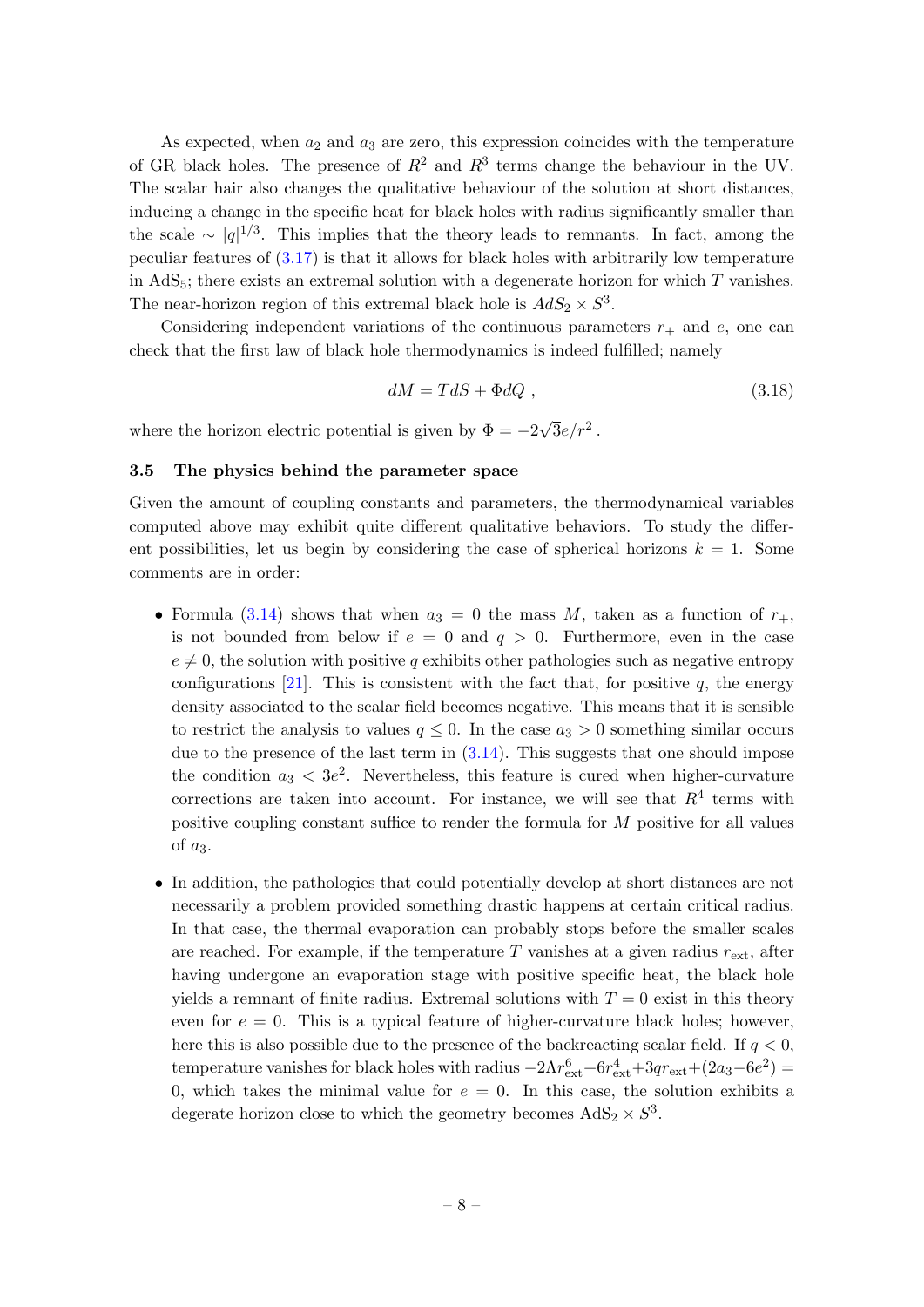- Temperature may also diverge for positive values of  $r_{+}$ . Whether or not this happens at a radius larger than the extremal radius  $r_{\text{ext}} = r_{+}^{(T=0)}$  depends on the range of parameters. In fact, if  $a_3 > 0$  the temperature develops a pole at  $r_+^{(T=\infty)}$  =  $\sqrt{\sqrt{4a_2^2 + a_3} - 2a_2}$ . This infinitely hot solutions of finite radius may seem puzzling; one may restrict the space of parameters in such a way that the minimal extremal radius  $r_{\text{ext}}^{(e=0)}$  has to be large than  $r_{+}^{(T=\infty)}$ .
- Formula  $(3.16)$  for the entropy also exhibits curious features. In particular, it may become negative for certain range of parameters. More importantly, because of the last term in  $(3.16)$ , it increases inversely proportional to the radius for sufficiently small black holes. This is a phenomenon that does not occur in the case of Lovelock black holes, and can be regarded as a direct consequence of having  $R<sup>n</sup>$  terms in dimension lower than  $2n + 1$ . We will see below that this becomes even more drastic when  $R<sup>4</sup>$  terms are included, as in that case the entropy increases inversely proportional to the cube of the horizon radius.

In order to give an example of how the different signs and values of the coupling constants and charges enter in the contributions of the thermodynamical variables, let us consider the following sequence: Suppose one starts by considering negative values of  $a_3$ , positive  $a_2$  and no charges, i.e.  $e = q = 0$ . In this case, M turns out to be bounded from below and  $T$  does not exhibit poles. However, in this case the entropy takes negative values for sufficiently small radius. In order to avoid the latter feature, one can propose to reverse the sign of  $a_3$  and introduce a negative value for q. This would make S to be positive definite; however, this would also bring us back to the situation in which  $T$  presents a pole at certain radius and, more importantly,  $a_3 > 0$  renders the mass unbounded from below. To solve the latter, one may propose to introduce  $R<sup>4</sup>$  terms with appropriate sign for the coupling constant  $(a_4 > 0$  below). In fact, this makes M bounded from below again; however, for the sign of  $a_4$  for which the mass spectrum is positive definite, the entropy receives an additional negative contribution coming from the  $R<sup>4</sup>$  terms. This pattern shows that the addition of higher-curvature terms, while solving pathologies that may appear for  $M$  and  $T$ , typically gives unphysical contributions to  $S$ . This is solved as suggested above; namely by considering only black hole configurations such that the horizon radius satisfies the hierarchy  $r_+ \geq r_+^{(T=0)} \geq r_+^{(S=0)}$ . This is always possible in a way that it is consistent with  $\lambda < 0$ ; see the figure below. The figure shows two qualitatively different scenarios in which this hierarchy is respected. The reason why different behaviors are possible is that there are several length scales involved in the problem, which are given by the dimensionful coupling constants. These scales compete and give rise to different physics depending on the region of the parameter space. The figure shows the typical behavior of the temperature and entropy of a higher-curvature black hole as functions of its horizon radius. At large distances, these quantities behave as those of AdS black holes in  $D = 5$  GR, namely  $T \sim r_+$ ,  $S \sim r_+^3$ . At short distances, in contrast, the behavior is qualitatively different from GR. In particular, for the choice of parameters corresponding to the graph on the left, the temperature takes a maximum value at a critical value below which the black hole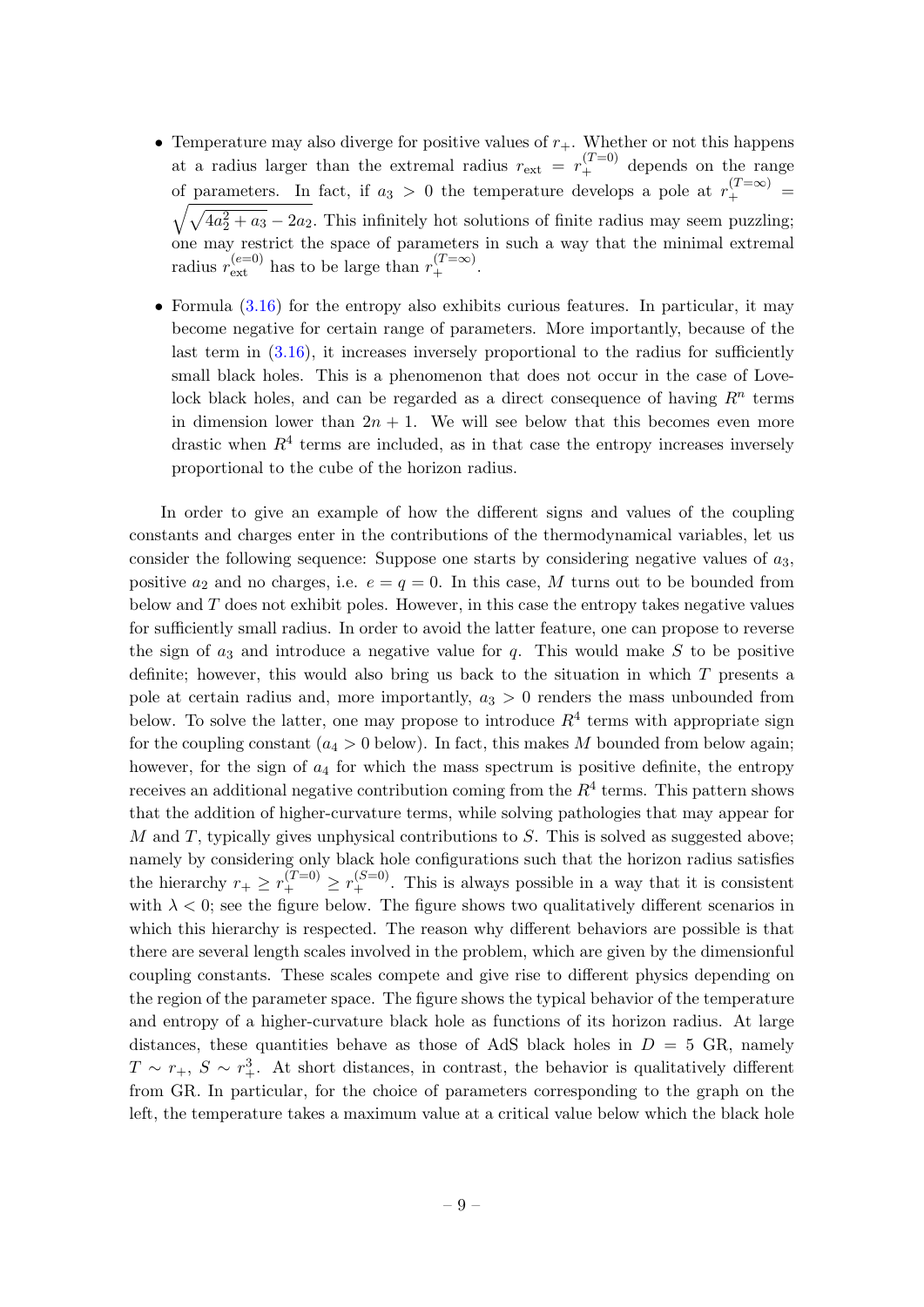

**Figure 1.** These graphs show the temperature T and the entropy S as functions of the horizon radius  $r_{+}$ . Two qualitatively different behaviors are shown, and these correspond to different choice of the dimensionful coupling constants. In particular, for these plots we have chosen  $a_2 > 0$ ,  $a_3 < 0$ and  $q < 0$ .

exhibits negative specific heat. The temperature eventually vanishes for a given extremal radius  $r_{+}^{(T=0)}$  due to the presence of both the higher-curvature terms and the scalar field backreaction. For suitable choice of the parameters, this extremal radius results larger than the radius  $r_+^{(S=0)}$  below which the entropy becomes negative. Notice also that whether or not there exist black hole solutions with positive specific heat depends on the values of the coupling constants. For instance, the graph on the right shows a case in which the scale  $|a_3|^{1/4}$  dominates over the scale  $|q|^{1/3}$  and settles down between the extremal radius  $r_{+}^{(T=0)}$  and the cosmological scale  $|\lambda|^{-1/2}$ . This strangulation scale excludes the possibility of solutions with negative specific heat and all the AdS black holes turn out to be "large". This is similar to what happens in Chern-Simons gravity –including  $D = 3$  GR–.

In the case of horizons with negative constant curvature,  $k = -1$ , whose geometrical interpretation is more elusive, several of the features discussed above are also present. In fact, both the boundedness of  $M$  and the vanishing of  $T$  actually depend on  $k$  and on the product  $a_3k$ , but not on  $a_3$  separately. In contrast, the pole condition of T does not depend on the sign of the horizon curvature and of the coupling constant  $a_3$  independently. In the case of vanishing horizon curvature,  $k = 0$ , the scalar field vanishes and the analysis reduces to that of [\[13\]](#page-13-13).

# <span id="page-10-0"></span> $4 \quad \text{Adding} \,\, R^4 \,\, \text{terms}$

It was observed in [\[24,](#page-14-3) [25\]](#page-14-4) that in 5 dimensions one can construct a higher-derivative combination which is quartic on the Riemann tensor, and that, as quasi-topological gravity, leads to second order field equations when evaluated on a spherically symmetric ansatz. As pointed out in [\[24\]](#page-14-3), even thought the geometric meaning of such term remains unclear, it serves as a toy model to study quartic corrections in 5 dimensions in a controlled setup. This theory was dubbed quartic quasi-topological gravity and, as its cubic counterpart, leads to the Einstein propagator when perturbed around a (A)dS.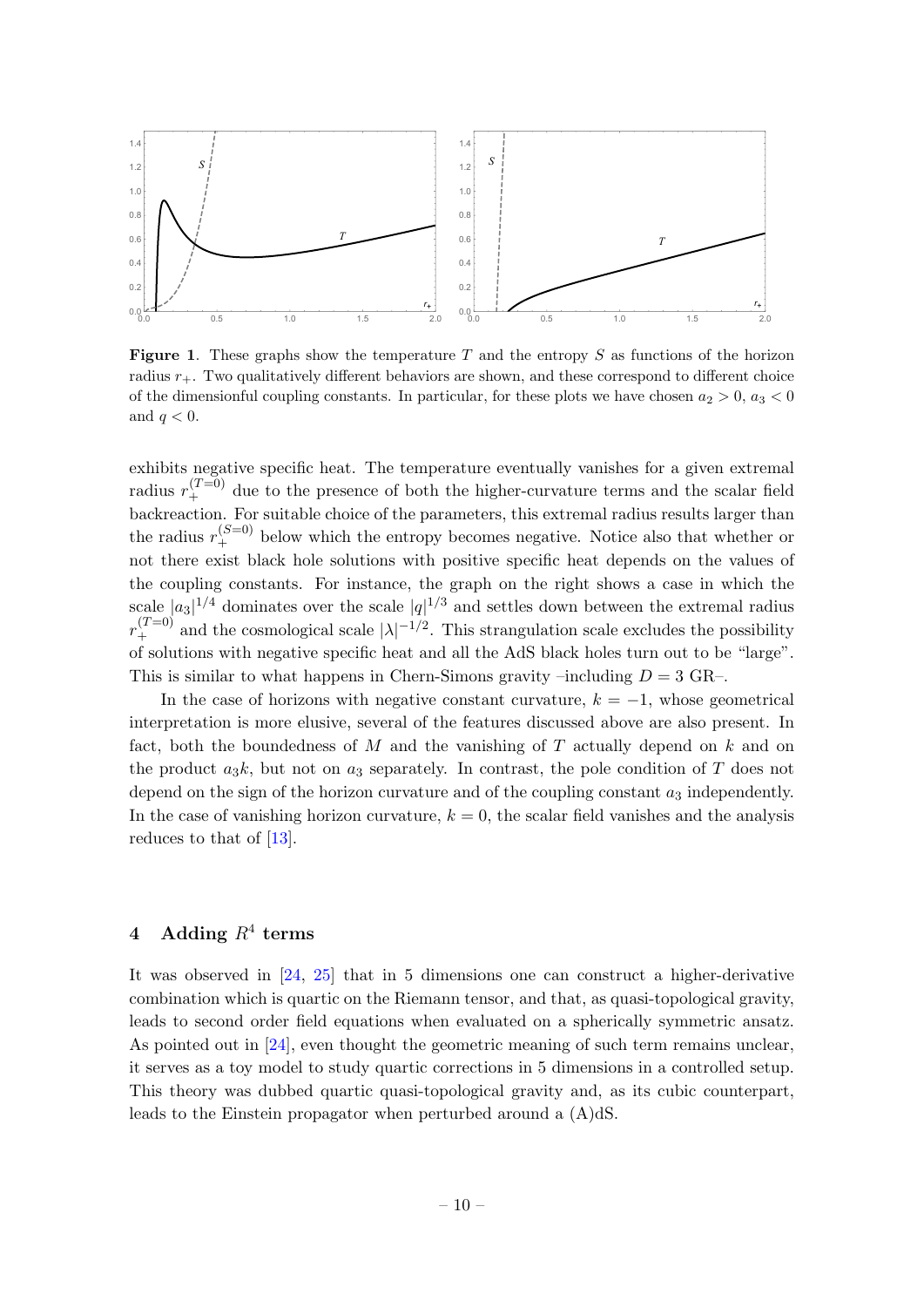In this section we show that this theory with  $R<sup>4</sup>$  terms also admits hairy black hole solutions. Due to the fact that terms of higher order would generically lead to quintic Wheeler polynomials, the solution we will provide here can be regarded as the most general of its class that allows to be solved algebraically. This amounts to augment the Lagrangian [\(2.2\)](#page-3-5) with a term

$$
\Delta I^{(4)} = \frac{a_4}{73 \times 2^5 \times 3^2} \int d^5 x \sqrt{-g} \mathcal{L}_4
$$

with the quartic Lagrangian density given by

$$
\begin{aligned} \mathcal{L}_4 &= 7080 R^{pqbs} R_{p~b}^{~a~u} R_{a~u}^{~v~w} R_{qvsw} - 234 R^{pqbs} R_{pq}^{~au} R_{au}^{~vw} R_{bsvw} - 1237 \left( R^{pqbs} R_{pqbs} \right)^2 \\&+ 1216 R^{pq} R^{bsau} R_{bs}^{~v} p R_{auvq} - 6912 R^{pq} R^{bs} R_{p~q}^{~u} R_{abus} - 7152 R^{pq} R^{bs} R^{au}_{~pb} R_{augs} \\&+ 308 R^{pq} R_{pq} R^{bsau} R_{bsau} + 298 R^2 R^{pqbs} R_{pqbs} + 12864 R^{pq} R^{bs} R_{b}^{~a} R_{psqa} \\&- 912 R R^{pq} R^{bs} R_{pbqs} + 4112 R^{pq} R_{p}^{~b} R_{q}^{~s} R_{bs} - 4256 R R^{pq} R_{p}^{~b} R_{qb} 1156 R^2 R^{pq} R_{pq} - 115 R^4 \end{aligned}
$$

Notably, this theory also admits hairy black holes of the type described above. The configuration for the scalar and gauge field remain  $(3.1)$  and  $(3.2)$  respectively. The metric function  $f(r) = g(r) + k$  is now given by the roots of the polynomial

<span id="page-11-0"></span>
$$
a_4g^4 + 2a_3r^2g^3 + 12a_2r^4g^2 - 6r^6g - \Lambda r^8 - 6(2a_2|k| + \mu)r^4 - 6qr^3 + 6r^2e^2 = 0.
$$
 (4.1)

from what we can see that the curvature of the constant curvature solution with  $f(r)$  $-\frac{\lambda}{6}$  $\frac{\lambda}{6}r^2 + k$ , fulfills

$$
a_4\lambda^4 - 12a_3\lambda^3 + 432a_2\lambda^2 + 1296(\lambda - \Lambda) = 0 , \qquad (4.2)
$$

provided

$$
\mu = -2|k|a_2 \tag{4.3}
$$

.

The perturbations around the  $AdS<sub>5</sub>$  vacuum not to contain ghosts demands the constraint

$$
1 - \frac{2}{3}a_2|\lambda| - \frac{1}{36}a_3|\lambda|^2 - \frac{1}{324}a_4|\lambda|^4 > 0,
$$
\n(4.4)

cf. [\(3.11\)](#page-6-2).

The mass of the general solution [\(4.1\)](#page-11-0) as a function of the horizon radius can be computed in a similar way as before. It is given by

$$
M = \frac{\text{Vol}}{2r_+^4} \left( -\Lambda r_+^8 + 6kr_+^6 - 6qr_+^3 - 2a_3kr_+^2 + 6e^2r_+^2 + a_4|k| \right) - M_0 \,, \tag{4.5}
$$

where we have made explicit the background gravitational energy  $M_0$ . The temperature and the entropy, on the other hand, take the form

$$
T = \frac{1}{4\pi r_+} \frac{-2\Lambda r_+^8 + 6kr_+^6 + 3qr_+^3 + 2(a_3k - 3e^2)r_+^2 - 2a_4|k|}{(3r_+^6 + 12a_2kr_+^4 - 3a_3|k|r_+^2 + 2a_4k)}.
$$
 (4.6)

and

$$
\frac{S}{\text{Vol}} = 4\pi r_+^3 + 48\pi r_+ k a_2 - 10\pi k q + \frac{12\pi a_3 |k|}{r_+} - \frac{8\pi a_4 k}{3r_+^3} \,. \tag{4.7}
$$

respectively, which can also be seen to fulfil the first principle [\(3.18\)](#page-8-1).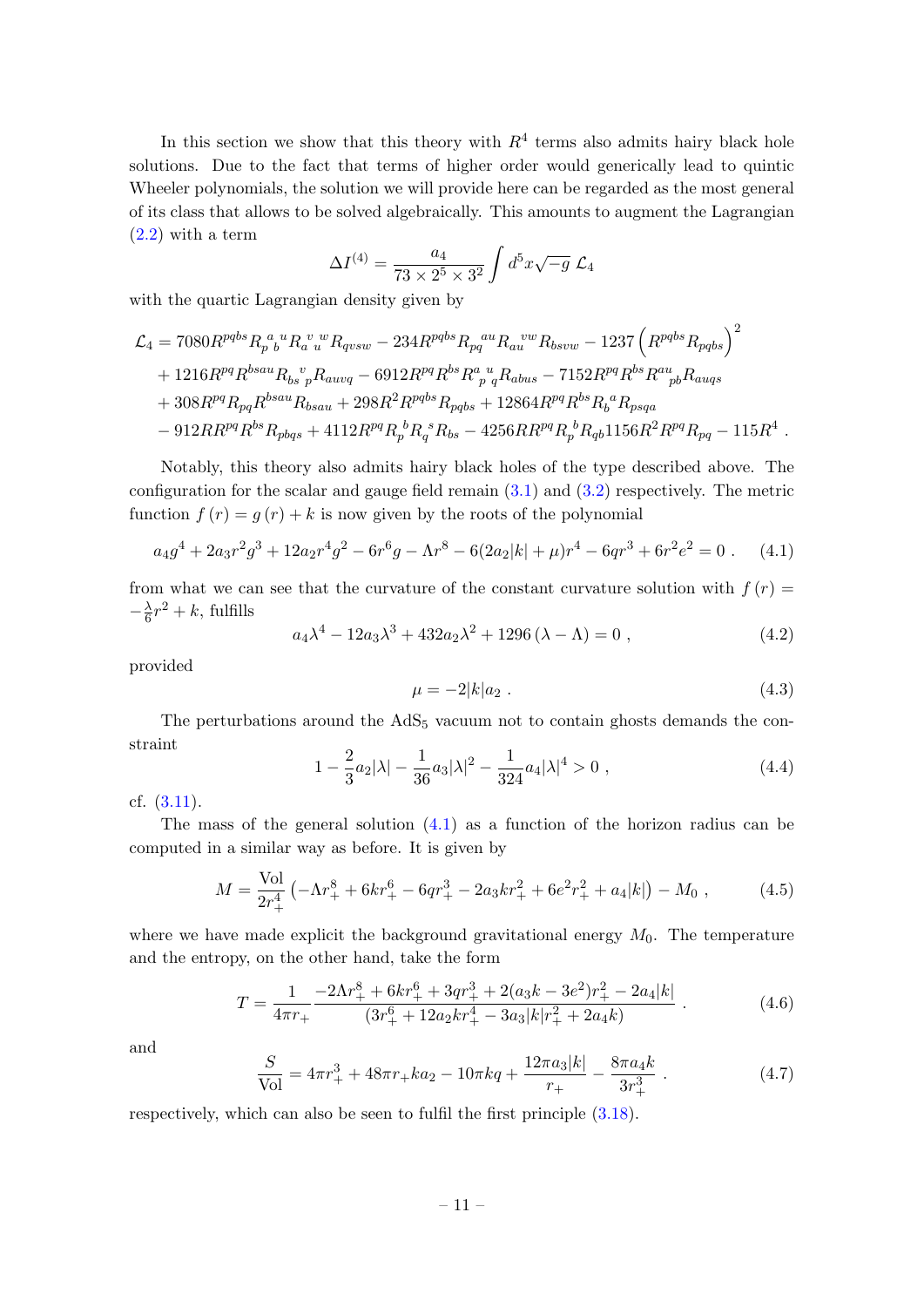# <span id="page-12-0"></span>5 Concluding remarks

In this paper we have studied charged AdS black holes in quasi-topological higher-derivative gravity. Our solution generalizes those found and studied previously in references [\[12,](#page-13-9) [13,](#page-13-13) [25\]](#page-14-4), and show that black hole solutions in 5-dimensional quasi-topological gravity can be equipped with a scalar hair which backreacts on the metric. The metric of these hairy black holes can be written analytically in the case when both  $R^3$  and  $R^4$  terms are present. The scalar field configuration does not endow the black hole with new quantum numbers, but rather exhibits a fixed intensity, and therefore describes a secondary hair. The scalar field remains finite everywhere outside and on the horizon, and it behaves at large distance in a way that respect the asymptotic  $AdS_5$  boundary conditions relevant for  $AdS/CFT$ .

The solutions we described here exist in the region of the parameters space where consistency conditions are fulfilled. In particular, the linearized theory around  $AdS<sub>5</sub>$  exhibits massless spin-2 excitations with the adequate sign of the kinetic term. Other consistency conditions, such as the bounds on the central charges ratio  $a/c$  in the dual boundary theory can be satisfied.

The thermodynamical properties of the hairy black hole solutions can be studied analytically provided we have derived explicit expressions for the conserved charges, the Hawking temperature, and the black hole entropy. While in the IR limit those formulas reproduce the thermodynamics of GR black holes in  $AdS_5$ , the higher-curvature terms induce corrections in the UV. In particular, new qualitative features appear, such as remnants and extremal configurations. In particular, this implies that black holes with arbitrarily low temperature exist in AdS5. The theory also allows for the existence of phase transitions [\[22,](#page-14-0) [26,](#page-14-5) [27\]](#page-14-6) involving hairy black holes. As mentioned in the introduction, this provides an interesting setup to study AdS/CFT. In particular, it is interesting to investigate what is the interpretation of the scalar hair from the holographic point of view.

# Acknowledgments

The authors thank Sourya Ray and Andrés Goya for useful discussions and previous collaboration on this subject. We also thank G.A. Silva for references. This work has been supported by FONDECYT Grants 1141073 and 1150246. MC is partially supported by Mexico's National Council of Science and Technology (CONACyT) grant 238734, DGAPA-UNAM grant IN113115 and IN107115. G.G. is partially supported by CONICET through the grant PIP 0595/13, and by NSF/CONICET bilateral cooperation program.

# References

<span id="page-12-1"></span>[1] M. Brigante, H. Liu, R. C. Myers, S. Shenker and S. Yaida, "Viscosity Bound Violation in Higher Derivative Gravity," Phys. Rev. D 77, 126006 (2008) [arXiv:0712.0805 [hep-th]].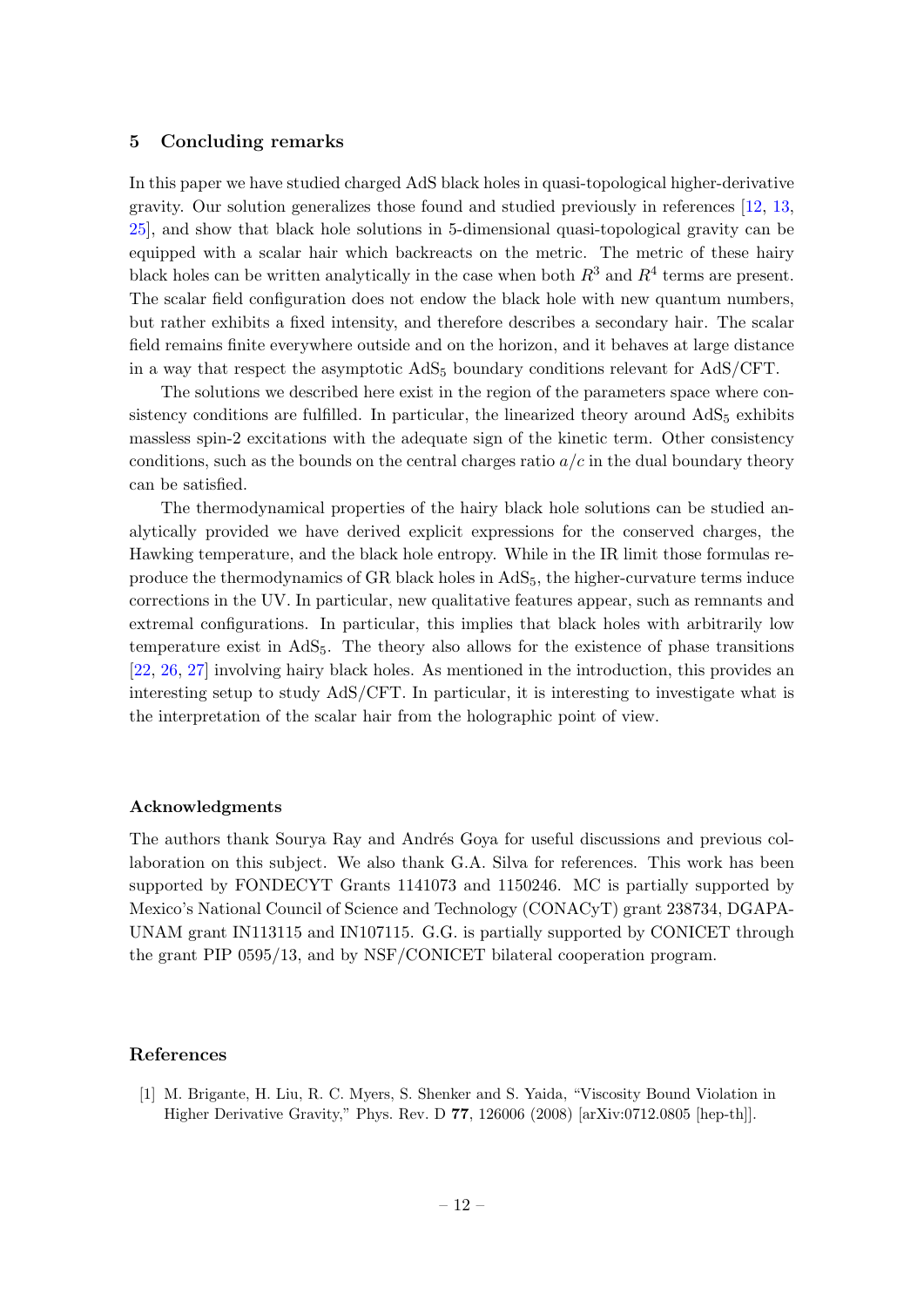- <span id="page-13-0"></span>[2] M. Brigante, H. Liu, R. C. Myers, S. Shenker and S. Yaida, "The Viscosity Bound and Causality Violation," Phys. Rev. Lett. 100, 191601 (2008) [arXiv:0802.3318 [hep-th]].
- <span id="page-13-1"></span>[3] P. Kovtun, D. T. Son and A. O. Starinets, "Viscosity in strongly interacting quantum field theories from black hole physics," Phys. Rev. Lett. 94, 111601 (2005) [hep-th/0405231].
- <span id="page-13-2"></span>[4] D. M. Hofman and J. Maldacena, "Conformal collider physics: Energy and charge correlations," JHEP 0805, 012 (2008) [arXiv:0803.1467 [hep-th]].
- <span id="page-13-3"></span>[5] D. M. Hofman, "Higher Derivative Gravity, Causality and Positivity of Energy in a UV complete QFT," Nucl. Phys. B 823, 174 (2009) [arXiv:0907.1625 [hep-th]].
- <span id="page-13-4"></span>[6] M. Henningson and K. Skenderis, "Holography and the Weyl anomaly," Fortsch. Phys. 48, 125 (2000) [hep-th/9812032].
- <span id="page-13-5"></span>[7] X. O. Camanho and J. D. Edelstein, "Causality constraints in AdS/CFT from conformal collider physics and Gauss-Bonnet gravity," JHEP 1004, 007 (2010) [arXiv:0911.3160 [hep-th]].
- <span id="page-13-7"></span>[8] J. de Boer, M. Kulaxizi and A. Parnachev, "Holographic Lovelock Gravities and Black Holes," JHEP 1006, 008 (2010) [arXiv:0912.1877 [hep-th]].
- [9] X. O. Camanho and J. D. Edelstein, "Causality in AdS/CFT and Lovelock theory," JHEP 1006, 099 (2010) [arXiv:0912.1944 [hep-th]].
- <span id="page-13-8"></span>[10] X. O. Camanho, J. D. Edelstein and M. F. Paulos, "Lovelock theories, holography and the fate of the viscosity bound," JHEP 1105, 127 (2011) [arXiv:1010.1682 [hep-th]].
- <span id="page-13-6"></span>[11] X. O. Camanho, J. D. Edelstein and J. M. Snchez De Santos, "Lovelock theory and the AdS/CFT correspondence," Gen. Rel. Grav. 46, 1637 (2014) [arXiv:1309.6483 [hep-th]].
- <span id="page-13-9"></span>[12] J. Oliva and S. Ray, "A new cubic theory of gravity in five dimensions: Black hole, Birkhoff's theorem and C-function," Class. Quant. Grav. 27, 225002 (2010) [arXiv:1003.4773 [gr-qc]].
- <span id="page-13-13"></span>[13] R. C. Myers and B. Robinson, "Black Holes in Quasi-topological Gravity," JHEP 1008, 067 (2010) [arXiv:1003.5357 [gr-qc]].
- <span id="page-13-10"></span>[14] R. C. Myers, M. F. Paulos and A. Sinha, "Holographic studies of quasi-topological gravity," JHEP 1008, 035 (2010) [arXiv:1004.2055 [hep-th]].
- <span id="page-13-11"></span>[15] J. Oliva and S. Ray, "Classification of Six Derivative Lagrangians of Gravity and Static Spherically Symmetric Solutions," Phys. Rev. D 82, 124030 (2010) [arXiv:1004.0737 [gr-qc]].
- <span id="page-13-12"></span>[16] G. Giribet, M. Leoni, J. Oliva and S. Ray, "Hairy black holes sourced by a conformally coupled scalar field in D dimensions," Phys. Rev. D 89, no. 8, 085040 (2014) [arXiv:1401.4987 [hep-th]].
- <span id="page-13-14"></span>[17] P. Bueno and P. A. Cano, "Einsteinian cubic gravity," Phys. Rev. D 94, no. 10, 104005 (2016) [arXiv:1607.06463 [hep-th]].
- [18] P. Bueno and P. A. Cano, "Four-dimensional black holes in Einsteinian cubic gravity," arXiv:1610.08019 [hep-th].
- [19] P. Bueno, P. A. Cano, V. S. Min and M. R. Visser, "Aspects of general higher-order gravities," arXiv:1610.08519 [hep-th].
- <span id="page-13-15"></span>[20] R. A. Hennigar and R. B. Mann, "Black holes in Einsteinian cubic gravity," arXiv:1610.06675 [hep-th].